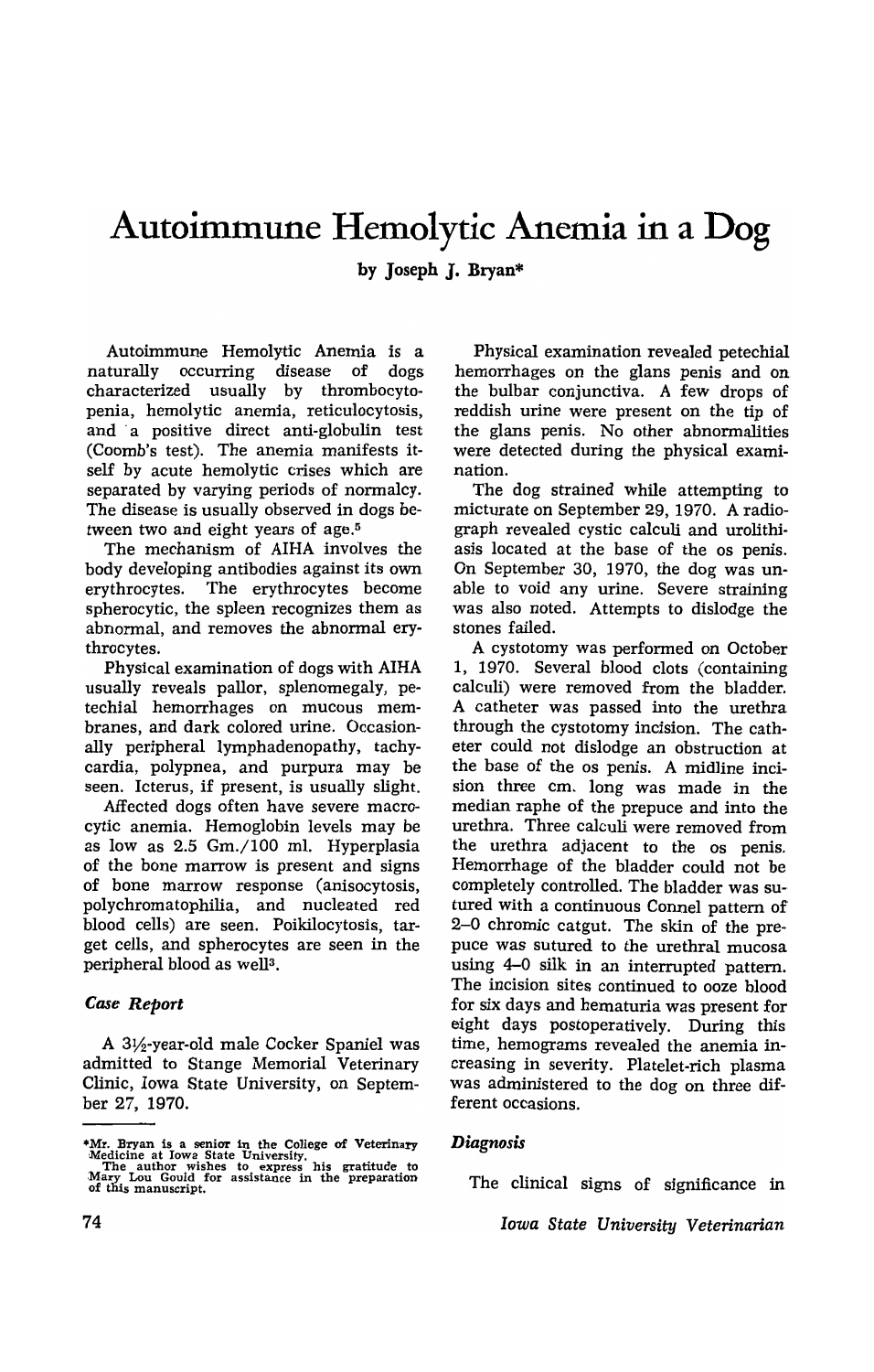|  |  |  | TABLE 1 Clinical Pathology Data |  |
|--|--|--|---------------------------------|--|
|--|--|--|---------------------------------|--|

|                                                                                                                                                                                                                                                    |                                                                   | Date                                                               |                                                                |
|----------------------------------------------------------------------------------------------------------------------------------------------------------------------------------------------------------------------------------------------------|-------------------------------------------------------------------|--------------------------------------------------------------------|----------------------------------------------------------------|
| Factor                                                                                                                                                                                                                                             | $9 - 28 - 70$                                                     | $10 - 2 - 70$                                                      | $10 - 3 - 70$                                                  |
| $Hb.$ (Gm./100 ml.)<br>PCV(%)<br>RBC $(10^{\circ}/\text{mm}^3)$<br>$\rm WBC/mm^3$<br>Lymphocytes $(\% )$<br>Segmented WBC $(\%)$<br>Band Neutrophils (%)<br>Eosinophils $(\% )$<br>Monocytes $(\% )$<br>Platelets/mm <sup>3</sup><br>BUN $(mg.\%)$ | 12.1<br>37<br>4.41<br>15,500<br>20<br>74<br>3<br>3<br>5,000<br>40 | 11.1<br>35<br>4.48<br>30,400<br>2<br>76<br>20<br>6,000<br>$\cdots$ | 6.9<br>22.5<br>2.90<br>29,000<br>84<br>13<br>5,000<br>$\cdots$ |
| SGPT (SF units)<br>Coomb's test                                                                                                                                                                                                                    | 32<br>$\cdots$                                                    | $\cdots$                                                           | $\cdots$<br>.                                                  |

AlHA in the dog are: (1) those caused by increased red blood cell destruction (icterus, dark urine, and heavily pigmented stools); (2) those related to anemia (weakness, loss of condition, pallor, collapse, shortness of breath); (3) those resulting from thrombocytopenia (dermal hemorrhage, epistaxis, and melena); and (4) those associated with an acute systemic disease (fever, polydipsia, vomition, anorexia, and diarrhea $)^3$ .

Although adequate numbers of megakaryocytes are present in the bone marrow, the majority of dogs with AlHA have thrombocytopenia. In this respect the disease mimics the Evans Syndrome (Lupus Erythematosus) in man. In spite of very low platelet levels, all dogs with thrombocytopenia do not show overt signs of hemorrhage.

A positive Coomb's test is essential to diagnose AIHA (certain disease conditions 'on occasion give a false positive Coomb's test but clinical signs separate them from AlHA). An antibody capable of sensitizing washed erythrocytes of normal dogs can be eluted from the surface of erythrocytes in AlHA. This procedure clearly shows the presence of an antibody on the affected red cells<sup>3</sup>.

A differential diagnosis should include conditions in which thrombocytopenia is present, such as: aplastic anemia, idiopathic thrombocytopenic purpura, AIHA, and lupus erythematosus (LE). Warfarin poisoning can cause similar hemorrhages on mucous membranes but platelet numbers are usually adequate.

Lupus erythematosus is characterized by hemolytic anemia, thrombocytopenic purpura, and glomerulonephritis in the presence of abnormal serum proteins (autoantibodies). A positive LE blood smear preparation separates this disease from AIHA. Polyarthritis and facial lesions may also be seen on occasion but are lacking in AIHA.2,4

Aplastic anemia is easily diagnosed on the basis of a bone marrow smear and absence of cellular bone marrow response.

Idiopathic thrombocytopenic purpura will exhibit clinical signs similar to AIHA, but the Coomb's test will be negative and hemolytic anemia will usually be absent.

## *Therapy*

Corticosteroids remain the treatment of choice for AlHA and bring about their desired effect by reducing antibody production. Prednisone has been the standard agent used in treatment. The initial dosage is 45 to 60 mg. of prednisone T.i.d. and dosage is decreased as bleeding manifestations subside and the platelet count rises. Many different corticosteroids have been used to treat AIHA and personal preference is the deciding factor<sup>t</sup>. If maintenance therapy is indicated, the smallest dosage capable of maintaining remission is used.

There are instances in which a response to ACTH has been observed after failure of corticosteroid therapy. The forms of thrombocytopenia associated with normal numbers of megakaryocytes in the marrow

*Issue No. 2, 1971*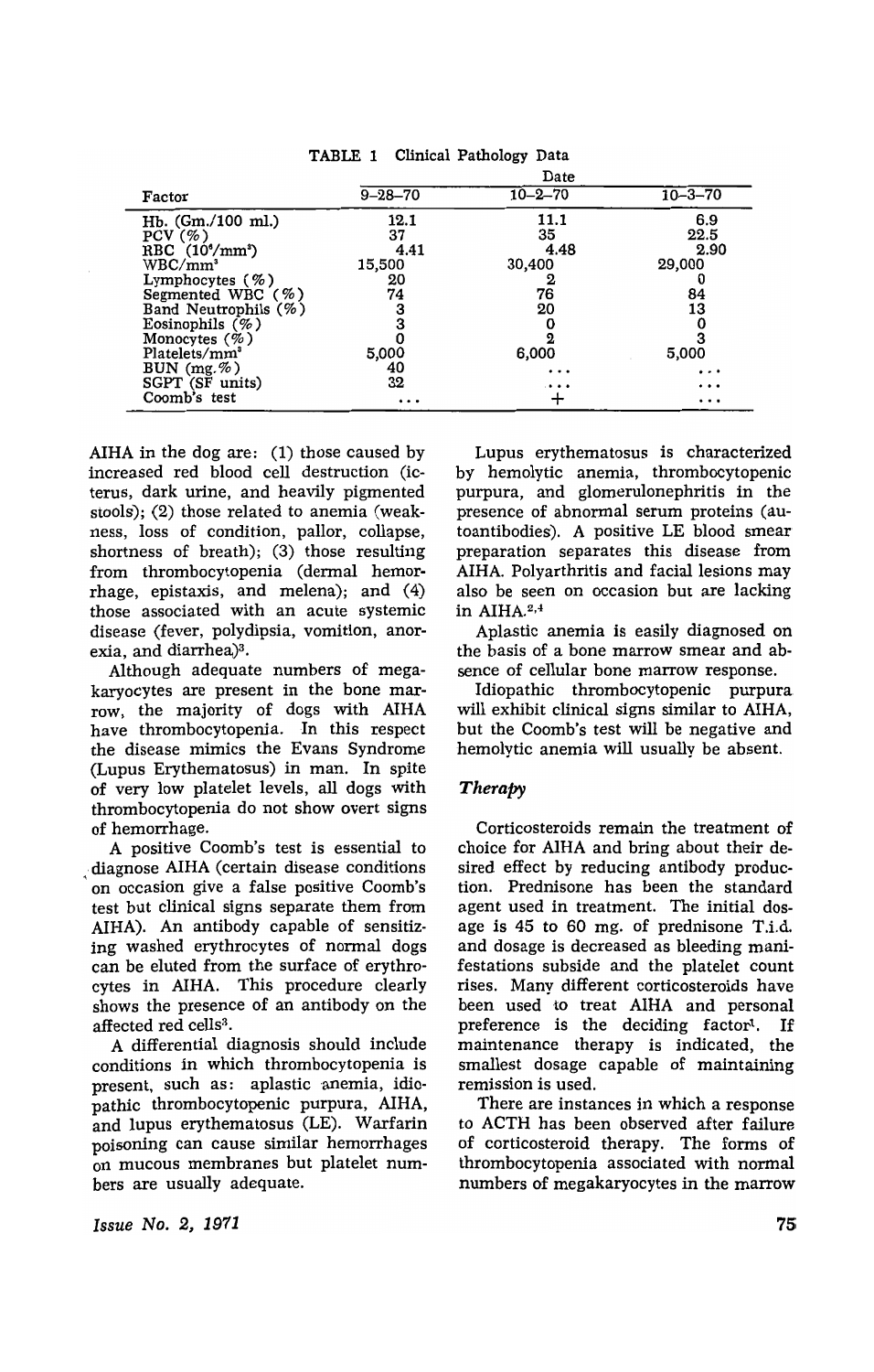| $\frac{1}{2}$                                                                                                                                                                                                |                                                                                                                                                                                                                                                                   |  |  |  |  |
|--------------------------------------------------------------------------------------------------------------------------------------------------------------------------------------------------------------|-------------------------------------------------------------------------------------------------------------------------------------------------------------------------------------------------------------------------------------------------------------------|--|--|--|--|
| Factor                                                                                                                                                                                                       | Date<br>$9 - 28 - 70$                                                                                                                                                                                                                                             |  |  |  |  |
| <b>URINALYSIS</b><br>Color<br>Specific gravity<br>рH<br>Albumin<br>Acetone<br>Sugar<br><b>Blood</b><br>Bilirubin-conjugated<br>Urobilinogen<br>Clot Retraction<br>Van den Bergh, direct<br>indirect<br>Total | brown<br>1.034<br>unable to determine<br>unable to determine<br>Neg.<br>Neg.<br>large amount<br>unable to determine because of blood<br>unable to determine because of blood<br>None in 24 hours<br>$0.5 \,\mathrm{mg.}\%$<br>0 mg. $%$<br>$0.5 \,\mathrm{mg.}\%$ |  |  |  |  |
|                                                                                                                                                                                                              |                                                                                                                                                                                                                                                                   |  |  |  |  |

TABLE 2 Clinical Pathology Data

are those most likely to respond to corticosteroids. These include ITP, drug induced thrombocytopenia, and immune forms of thrombocytopenia secondary to other diseases such as LE.

Most dogs with AIHA respond favorably to corticosteroids. Antibiotics are given concurrently to prevent secondary infections. Unfortunately, relapses are frequent. The results of splenectomy in cases of recurring AIHA are inconsistent; therefore, splenectomy is resorted to only after medical treatment fails.

Table 3 shows the dog's progress in condensed fonn. On November 24, 1970, the dog was discharged from the clinic.

## *Discussion*

During the dog's hospitalization, clinical signs included pallor, weakness, splenomegaly. hematuria, petechial hemorrhages, tachycardia. and evidence of increased erythropoiesis. The Coomb's test became negative after forty-five days of treatment with corticosteroids and antibiotics.

Abrupt urinary obstruction necessitated surgery to remove three uroliths. Hemostasis could not be achieved due to a defect in the dog's clotting mechanism. This defect was probably due to a thrombokinase deficiency as a result of the thrombocytopenic state. The loss of blood by way of the urogenital tract further aggravated the condition and three transfusions of platelet-rich blood were given to correct the thrombocytopenic state. It should be remembered that indiscriminate use of whole blood is contraindicated because severe hemolytic reactions may result.

There is much supposition as to the etiology of AIHA. In one inbred strain of mice studied, there appeared to be a genetic influence on the morbidity of AIHA in the mouse population'. Whatever the cause, the course of the disease is variable and the prognosis is grave.

Platelet numbers per mm.<sup>3</sup> are a readily available means of· monitoring the progress of the patient if thrombocytopenia is present.

|                                                       | Date                     |                          |                           |                       |  |  |
|-------------------------------------------------------|--------------------------|--------------------------|---------------------------|-----------------------|--|--|
|                                                       | $10 - 7 - 70$            | $10 - 8 - 70$            | $10 - 23 - 70$            | $11 - 10 - 70$        |  |  |
| Platelets/cmm.<br>$($ %<br><b>PCV</b><br>Coomb's test | 17,000<br>36<br>$\cdots$ | 65,000<br>36<br>$\cdots$ | 125,000<br>40<br>$\cdots$ | 298,000<br>49<br>Neg. |  |  |

TABLE 3 Clinical Pathology Data

*Iowa State University Veterinarian*